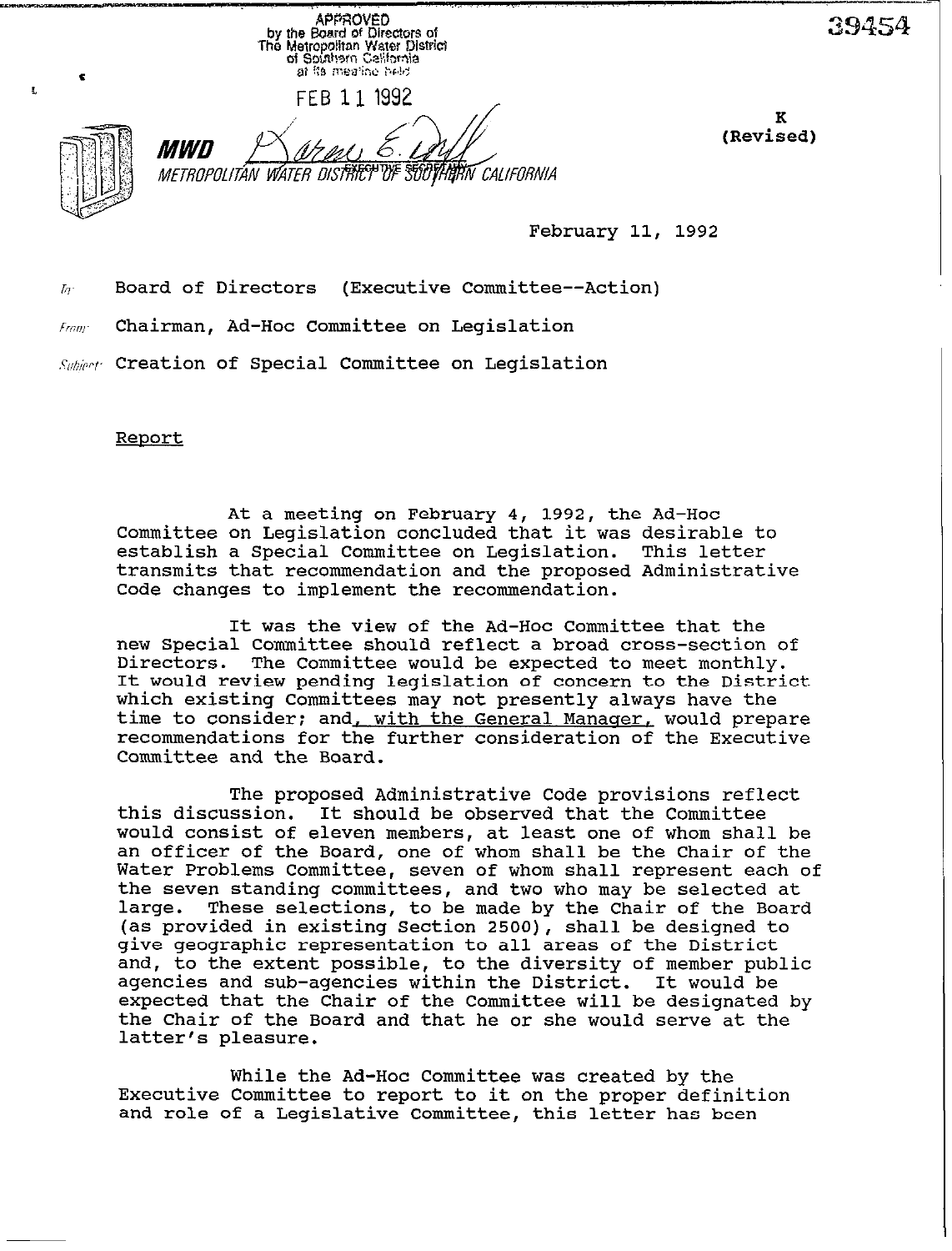Board of Directors -2- February 11, 1992

.

.

**prepared and placed on the Board's agenda for action in the expectation that if the recommendation below is satisfactory to the Executive Committee, the proposal herein would be recommended to the Board for prompt action so as to permit the new Committee to become active in the California legislative process early in this legislative year.** 

## **Board Committee Assionment**

**This letter is being referred to the Executive Committee pursuant to Administrative Code section 2417 (a) and (e) because of its authority to study, advise, and make recommendations with regard to legislation sponsored by the District or in any way affecting the District: and policies and procedures to be considered by the Board.** 

### **Recommendation**

# **EXECUTIVE COMMITTEE FOR ACTION.**

**That Article 9 in the form shown in Attachment A be added to Chapter 5 of Division II of the Metropolitan Water**  District Administrative Code; that existing Articles 9 and 10 of said Chapter be renumbered 10 and 11, respect*ively,* and that **existing Sections 2580 and 2590 be and 2595 respectively.** 

Brandt

**FV:db/gld Legcomn** 

**Attachment**